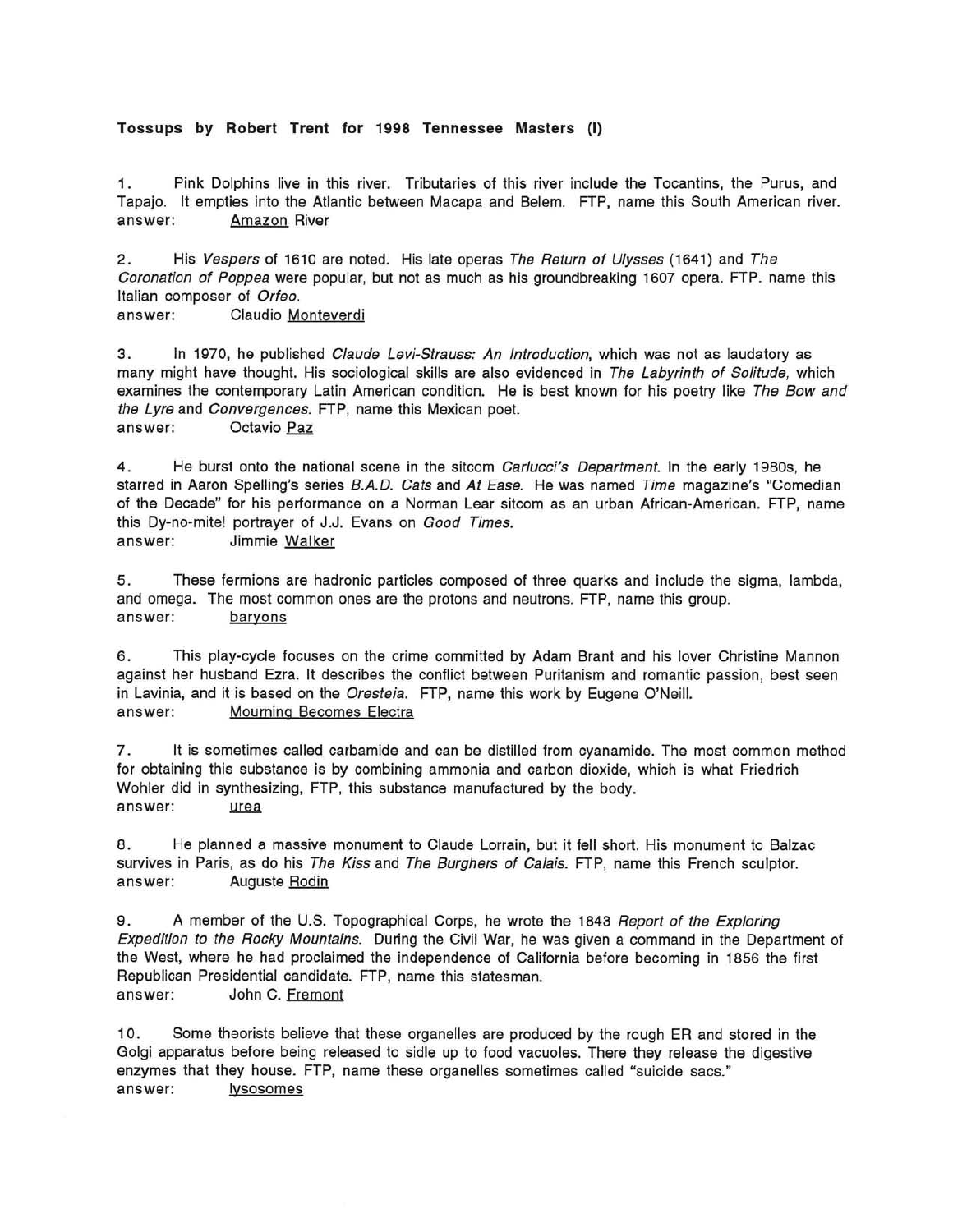11. Some say its name comes from the Navajo for "cave," of which there are plenty around. This city/'burb is the site of Lily's first gig in The Grifters. It lies just north of San Diego and has the same name as the Spanish word for "the jeweL" FTP name this city. answer: La Jolla

12. Like the Posthorn Serenade, it was composed for the end of summer term for a Salzburg University. It was designed to be a lively performance piece modeled after the Italian serenade form and the nocturne for its evening performance. FTP, name this piece K. 525, designed as an entertaining piece for the evening.<br>answer: Eine h

Eine Kleine Nachtmusik or A Little Night Music

13. At age 21, she went to live with her sister, Mrs. Ninian Edwards. A Southerner by birth, she was dismayed when her husband's single term in Congress, for 1847-1849, gave her and her children a winter in Washington, but scant opportunity for social life. She died in 1882 at her sister's home in Springfield--the same house from which she had walked as the bride of Abraham Lincoln, 40 years before. FTP, name her.

answer: **Mary Todd Lincoln** 

14. Waiting in Morocco with his forces, he moved upon the death of Calvo Sotelo in 1936 to begin his invasion of the Iberian peninsula. He became dictator in 1939. When he died in 1975, he named his successor as Juan Carlos, but he ruled Spain with an iron hand in the meantime. FTP, name this generalissimo.

answer: Francisco Franco

15. It consisted of a cylindrical magnet that bends a particle beam into a circular path in a hollow circular metal box. A radio frequency electric field is applied across a gap, accelerating the particle toward a target, which can result in charged particles. Designed by E.O. Lawrence, this thing should be named by you now, FTP.

answer: cyclotron

16. He permanently injured his hand by smashing out garage windows the night his brother Allie died of leukemia. He gives his beloved red hunting cap to Phoebe. After an encounter on a couch, he becomes afraid that his favorite teacher, Mr. Antolini, is a pervert. FTP, who is this mixed-up young boy who declares that he just wants to "be a catcher in the rye"? answer: Holden Caulfield

17. "Love is like the wild rose-briar, Friendship like the hOlly-tree--The holly is dark when the rose-briar blooms. But which will bloom most contantly?" So begins her 1839 poem "Love and Friendship," which, like "The night is darkening round me" and "The Philosopher's Lament," treat depths of passion and pensiveness on the moors, like that one novel she wrote-- Wuthering Heights. FTP, name her. answer: .Emily ~

18. In 1875 he entered Parliament working on Home Rule, using the filibuster to his advantage. In 1889, he was named correspondent in a divorce suit for his affair with a married woman, which devastated him personally and politically in Ireland. FTP, name this Irish patriot. answer: Charles Stewart Parnell

19. The Week of Modern Art takes place in Sao Paulo. Marcel Proust publishes Le temps retrouve; he also dies. T.S. Eliot publishes The Waste Land, and Sylvia Beach publishes Ulysses in Paris. Quite a year in literary history. FTP, name it. answer: 1922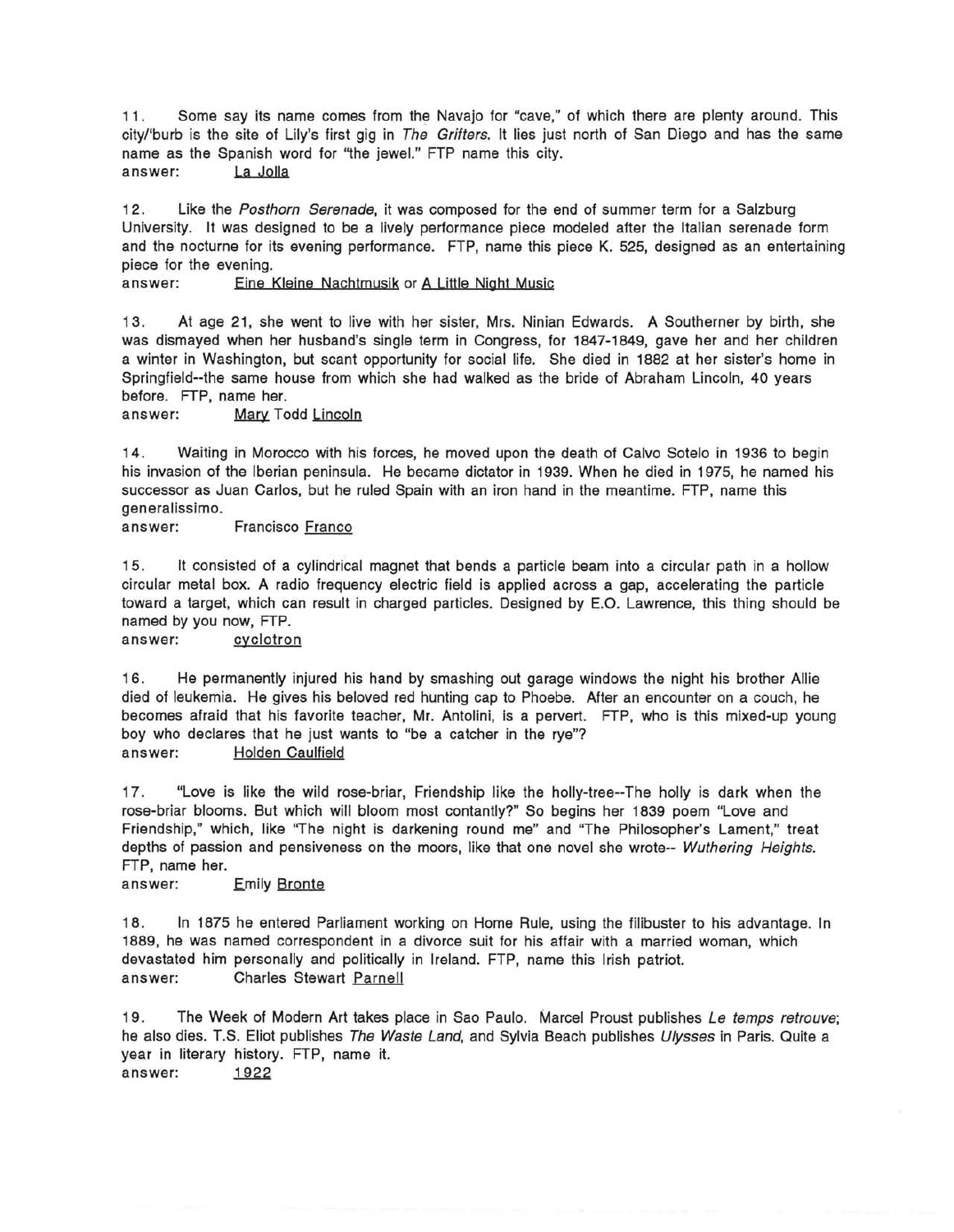20. This son of Shiva and Parvati is the god of wisdom as well as of prosperity, hence he is present in many homes and at weddings. This is why Homer posed as him to try to prevent Apu's wedding. FTP, name this elephant-headed Hindu deity of good fortune. Ganesha

21. It contains a region of forests and hills traversed by the Green River, which receives the Echo River and other underground streams. FTP, which National Park located in southwestern Kentucky is most famous for containing 348 miles of charted passageways, the longest known cave system in the world?

answer: Mammoth Cave National Park

22. His latest book is a children's fable called There's a Hair in My Dirt. He also has a species of head-chewing lice named after him. This is a departure from his earlier published collections like Wiener-Dog Art, Night of the Crash Test Dummies, and The Curse of Madame C, all of which reprint his Far Side comics. FTP, name this writer. answer: Gary Larson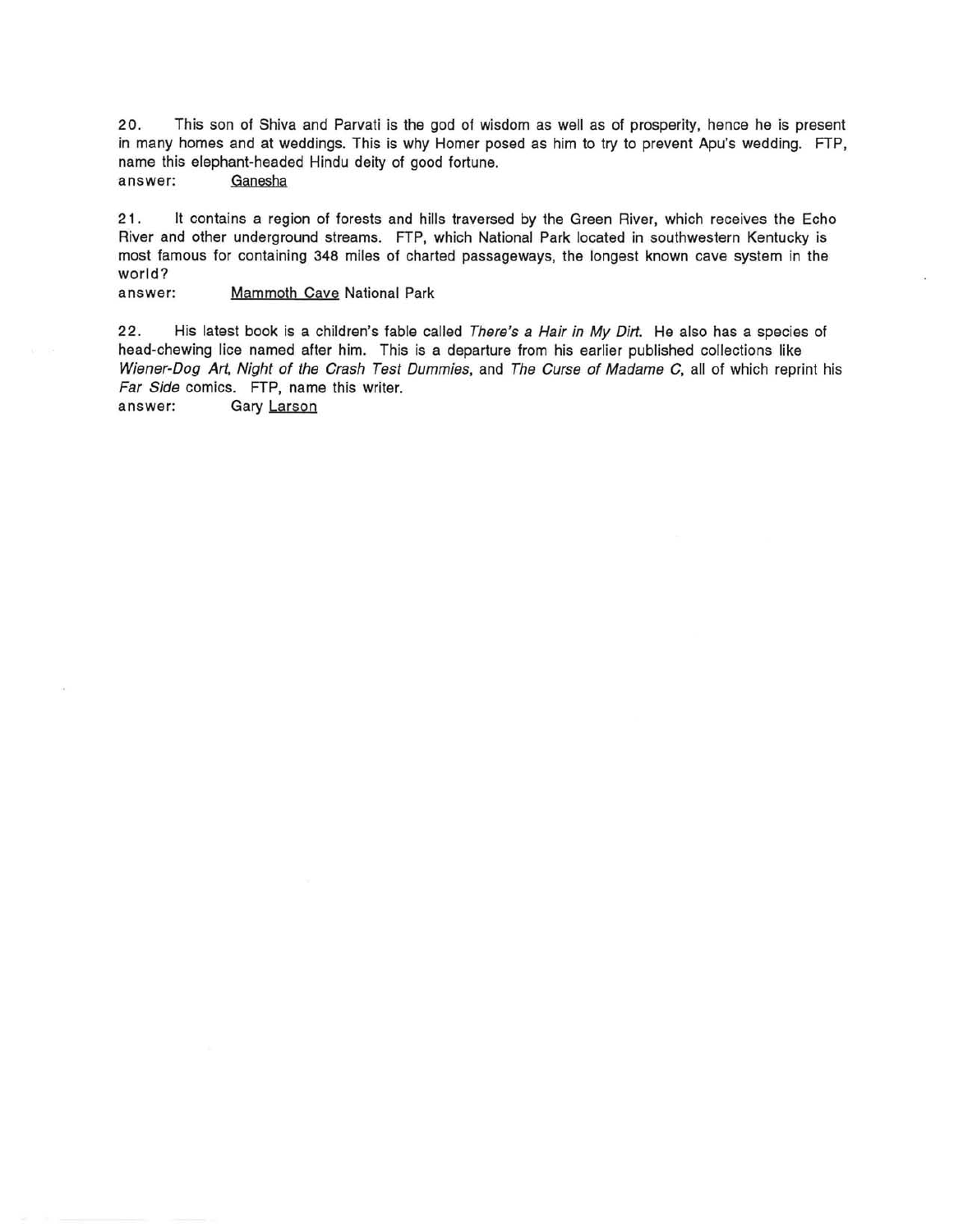## Bonuses by Robert Trent for 1998 Tennessee Masters (I)

1. Identify the Tammy Wynette songs from lyric clues, for 5 points each and a 5-point bonus for all correct.

A. "Even though he's hard to understand / And if you love him, oh be proud of him / 'Cause after all he's just a man."

answer: Stand By Yoyr Man

B. These seven letters "were finalized today."

answer: D-I-V-O-R-C-E

C. Even with Loretta Lynn and Dolly Parton helping out, these two title objects "cannot mend this heart of mine."

answer: Silver Threads and Golden Needles

D. This title object in a duet with George Jones has "one tiny little stone."

answer: Golden Ring

E The last train left an hour ago. They were singing "All aboard. All bound for Mu Mu Land,"

when someone started screaming, "Turn up the strobe."

answer: Justified and Ancient

2. Identify the Constitutional Amendment, 30-20-10.

A. It directly affected Article One, Section Nine.

B. It was passed by Congress in 1909 and ratified in 1913, the first of the 20th century.

C. You usually will be thinking of it on April 15!

answer: Sixteenth

3. Identify the playwrights of these plays involving Germanic noblemen, for 10 points each.

A. Henry IV answer: Luigi Pirandello

B. Wallenstein **answer: Friedrich Schiller** 

C. Travesties answer: Tom Stoppard

4. Identify the kinds of aphasia, for 10 points each.

A. Sufferers may speak omitting certain words. Comprehension is usually okay, but production can be a problem.

answer: Broca's

B. Sufferers have trouble comprehending spoken speech and producing it. Although speech is produced, it usually comes out with garbled meaning.

answer: Wernicke's

C. This kind of aphasia usually results from an injury to the dominant lobe of a person's brain. Near complete loss of language facility.

answer: ,g1QQ,gl

5. Identify these philosophical terms, for 10 points each.

A. Meaning "blank slate," this Latin term was used by John Locke in describing the human mind as having nothing preimprinted upon it.

answer: tabula rasa

B. This is the term for the type of argument for the existence of God articulated by st. Anselm. Roughly it says: "Because humans can conceive of a Perfect Being, one must exist." answer: ontological

C. This Latin phrase, translated as "I think, therefore I exist," was used by Descartes to characterize his philosophy.

answer: cogito ergo sum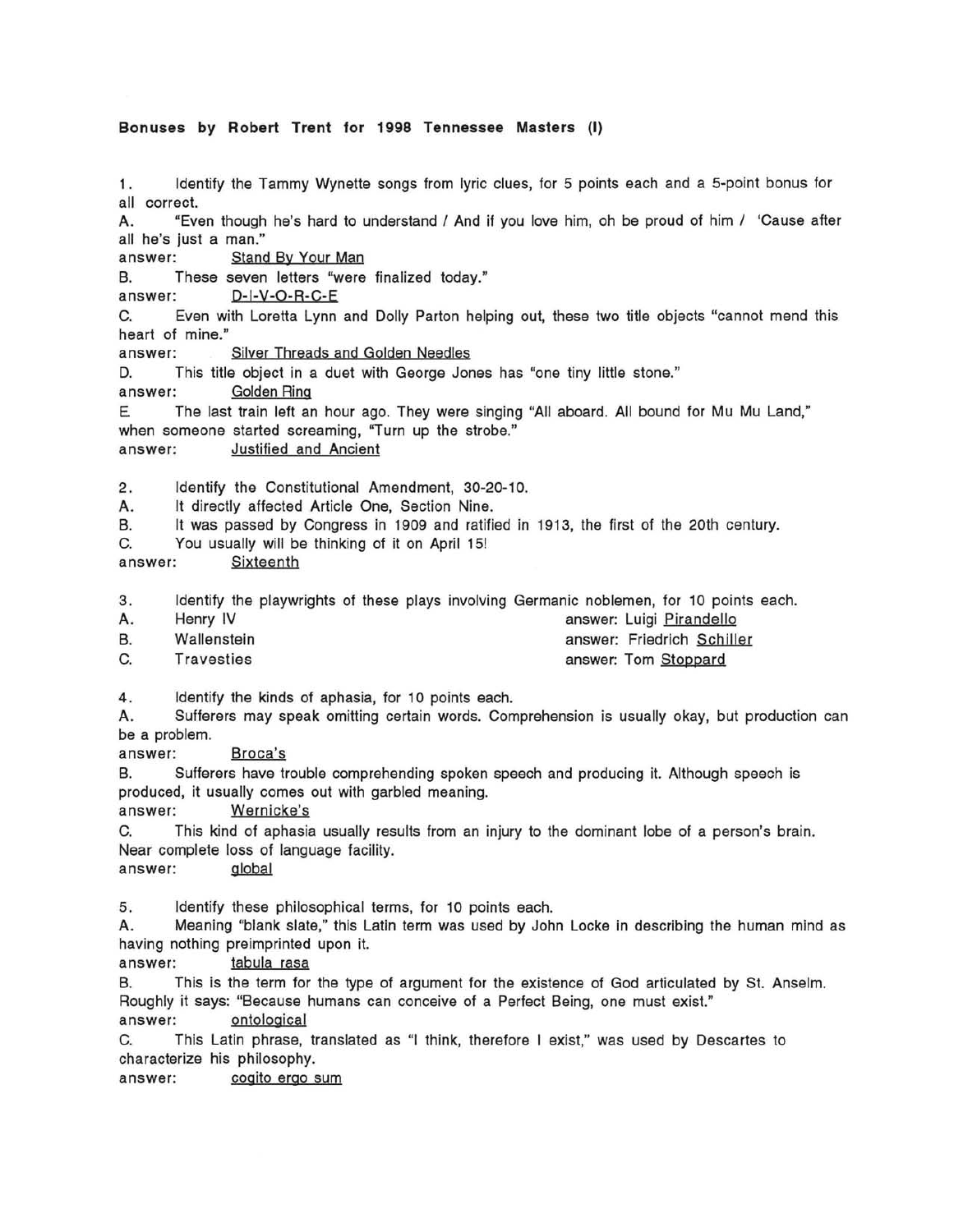6. Identify the painters of the following doctors and the like For 10 points each.<br>A. The Anatomy Lesson of Dr. Tulp answer: Rembrandt van Rijn A. The Anatomy Lesson of Dr. Tulp B. The Gross Clinic Christian Communication of the Communication of the Communication of the Communication of the Communication of the Communication of the Communication of the Communication of the Communication of the Com C. Dr. Samuel Johnson answer: Joshua Reynolds 7. Name the Chinese dynasties in which the following occurred, for 5 points each. A. Mongols revolt against Kubla Khan's Chinese empire answer: Yuan B. Kung-Fu, Meng-Ko, and Lao-Tze live answer: Zhou C. Buddhism temporarily suppressed, but Wang Wei Li Po, and Tu Fu write splendid poetry answer: T'ang D. Mongols expelled, Civil Service exams reinstated, European trade established, porcelain manufacture answer: Ming E Opium War and Boxer Rebellion reactions to Europe answer: Ch'ing F. Written language standardized, feudalism replaced by pyramidal bureaucracy under Shih Huangt i answer: Ch'in 8. Given some classic Hollywood films, name the directors, for 10 points each. A. Mildred Pierce, Angels With Dirty Faces, Casablanca answer: Michael Curtiz B. Meet Me In St. Louis, Gigi, An American in Paris **Access 18 answer: Vincent Minnelli** C. Roman Holiday, The Best Years of Our Lives, Ben Hur answer: William Wyler 9. A. B. C. Given two rivers that flow into a big-ass lake, name it, for 10 points each. Amu Darya and Syr Darya Ural and Volga Weber and Jordan answer: Aral Sea answer: Caspian Sea answer: Great Salt Lake <sup>1</sup>o. Name these formulators of laws of heredity, 5-10-15. A. 5: This Austrian Augustinian monk studied pea plants, publishing his findings in 1866. answer: Gregor Mendel B. 10: In 1900, this Dutch botanist rediscovered Mendel's laws independently, but recognized Mendel's primacy. He was the first to describe and name mutation. answer: Hugo de Vries C. 15: This Russian traced the heredity of grains to Ethiopia and Afghanistan, calling them cradles of civilization. He died in a concentration camp after opposing Lysenko's Lamarckian genetic views. answer: Nikolai Vavilov 11 . A. B. C. D. E F. 12. Name the authors of these works with rivers in the titles F5P each And Quiet Flows the Don Song of the Chattahoochee Small Talk on the Nile Watch on the Rhine A Week on the Concord and Merrimack Rivers Death on the Nile Fun with Israel, for 5 points each! answer: Mikhail Sholokov answer: Sidney Lanier answer: Najib Mahfuz answer: Lillian Hellman answer: Henry David Thoreau answer: Agatha Christie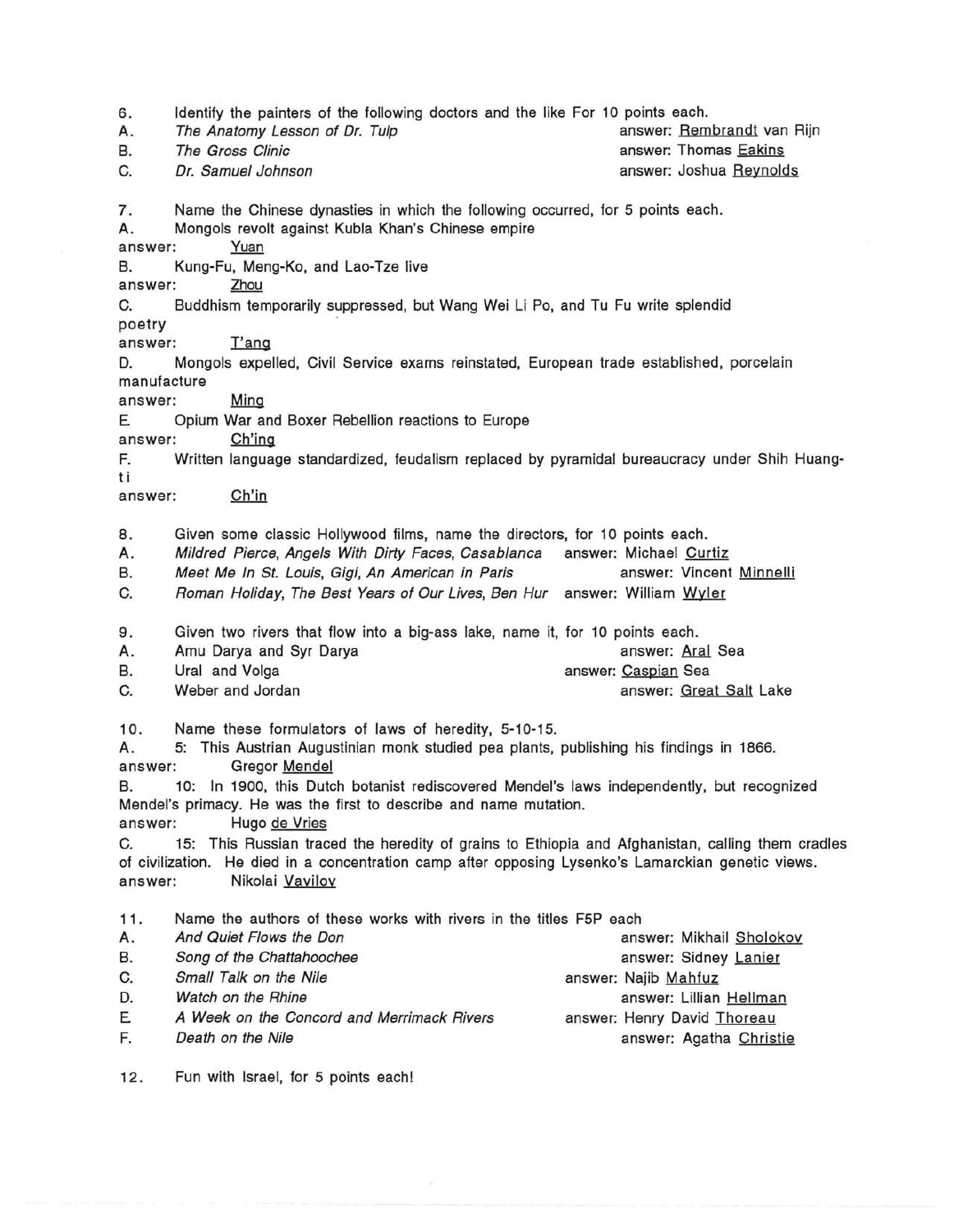A. Israel's presence in Palestine was stimulated by this 1917 document.

answer: Balfour Declaration

B. In 1973, Iraq, Syria, and Egypt invaded Israel on this Jewish holiday, precipitating a costly war.

answer: yom Kippur

C. This semiarid desert in the south is the site of many collective farms.<br>answer: <u>Negev</u><br>-

D. And what are those collective farms called?

answer: kibbutzim (accept moshav)

E Israel has a small outlet to this bit of the Red Sea.

answer: Gulf of Aqaba

13. Fun with Israel, for 5 points each!

A. Israel was named Jacob until he did this.

answer: wrestled with an angel all night on the Jabbok River.

B. He was waiting to meet a force of men led by this man when he wrestled with the angel answer: ~

C. Jacob had two wives; name them both.

answer: Rachel and Leah

D. Rachel struggled to have a child. At first she offered this handmaid for Jacob to have children by, hence Margaret Atwood's novel.

answer: Bilhah

E Rachel died in childbirth, bearing this child.

answer: Benjamin

14. Let's hope you know science from a to z! For 10 points each—identify these terms.

A. This is a liquid mixture that is characterized by a constant minimum or maximum boiling point which is higher than any of its individual components.

answer: azeotrope

B. an arc of the horizon measured between a fixed point (like true north) and the vertical circle passing through the center of an object--usually in astronomy and navigation.

answer: azimuth

C. Any organic compound of the general formula RCH = NN = CHR<br>answer: <u>azine</u>

15. 30-20-10,. Name the painter from works.

A. The Vision of Sf. Jerome and The Marriage of St, Catherine, both c. 1530

B. Self-Portrait in a Convex Mirror

C. Madonna of the Long Neck

answer: Parmigiano or Parmigianino

16. Given a constant's symbol and value, name it, for 5 points each.

| А. | omega, 5.670 x 10-8 W m-2 K-4 | answer: Stefan-Boltzmann constant         |
|----|-------------------------------|-------------------------------------------|
| В. | k, 1.380 x 10-23 J K-1        | answer: Boltzmann constant                |
| C. | F, 96,485.309 Cmol-1          | answer: Faraday constant                  |
| D. | c, 299,792 ms-1               | answer: speed of light in a vacuum        |
| Е  | little alpha, 7.297 x 10-3    | answer: fine structure constant           |
| F. | G, 6.672 x 10-11 m3 kg-1 s-2  | answer: Newtonian constant of gravitation |
|    |                               |                                           |

17. 5-10-15, identify these important Supreme Court decisions.

A. 5: In this 1966 decision the court spelled out the warnings police must give to suspects in order to notify them of their rights.